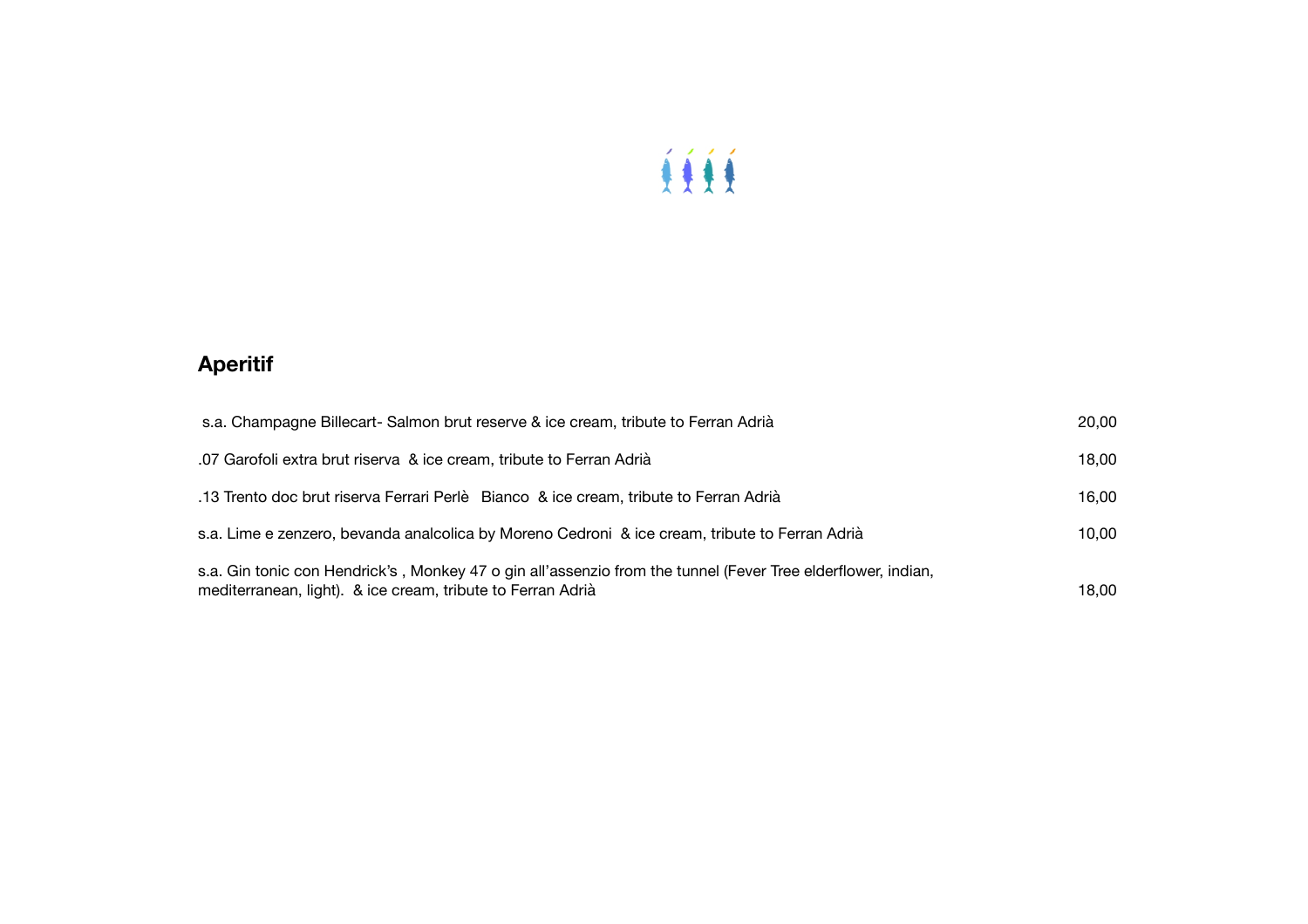### **Luca e Moreno……No Fish**

Snack

- .22 "Percebes" and crow's foot, mussel mayonnaise and citric caviar (3-14)
- .22 Lobster sphere, black truffle and fermented mango (1-2-3-7-9)
- .22 Butter bread (monkfish liver) and mandarin marmalade (1-4)
- .22 Sea urchins and steamed veal brain, crunchy bread, parsley and mint oil, acidulated teaspoon (1-3-7-14)
- .21 Memory of a trip to Vietnam:"eat and drink" grilled oyster , purple cabbage, apple (7-14)

#### Main courses

- .22 Borettana onion, charcoal red turnip, parmesan and hazelnut sauce, glasswort, horseradish, helichrysum, licorice, flying fish roe (4-6-7-8)
- .22 Octopus "heart", mascarpone and mustard, sweet and sour cucumber, mustard leaves and spices ( 7-10-14)
- .22 " Fusilloro Verrigni" with herbs butter, monkfish tripe, almond and parmesan sauce, watercress and nasturtium (1-2-4-6-7-8)
- .22 The pigeon breast aged in beeswax, mixed salad from the sea garden
- .22 The pigeon leg's, cooked on the coals (6)
- .22 Prawns royale, sour red prawns, hare marinated in soy and honey, fermented porcini and hazelnut sauce, raspberry drops (2-7-8-14)
- .22 Thin line between sweet and savory (1-3-7)
- .22 Banksy You Lie

#### .21 Sweet tribute (2-4-7-14)

…………………….

| The Luca and Moreno tasting menu is prepared exclusively for the entire table |        |
|-------------------------------------------------------------------------------|--------|
| Per person, drinks not included                                               | 200.00 |
| Per person, six glasses of wine pairing                                       | 80,00  |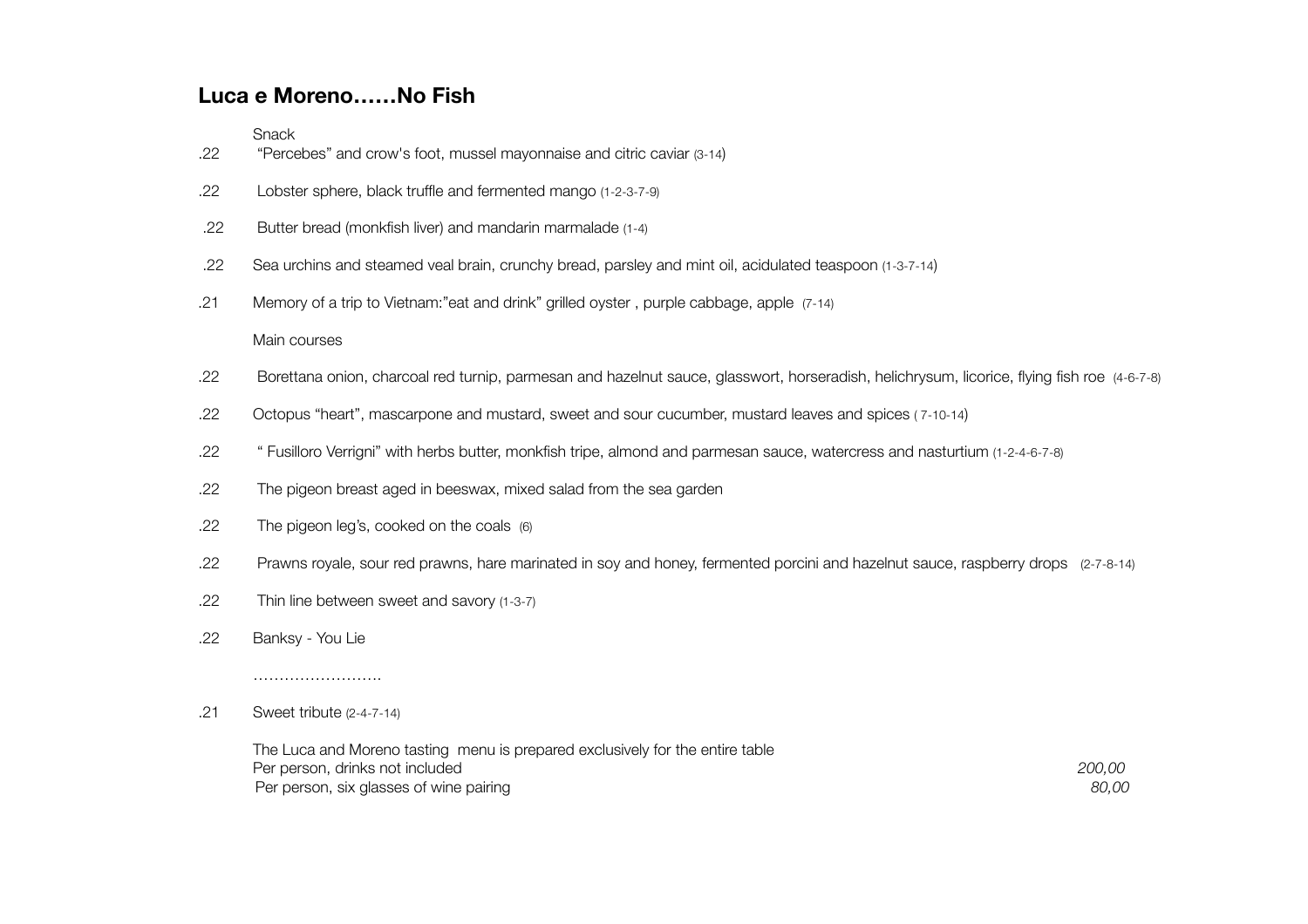### **Childoood Memories**

- .20 Aperitif: chilcano cocktail and fried shrimp stick (1-2-3)
- .18 Fried amberjack little cooked, panzanella, basil oil and crispy celery (4-6-7)
- .97 Four spoons, raw and cooked (2-4-9-14)
- .22 Fish soupe "inside", parsley oil (1-2-3-4-7-14)
- .16 Risotto, oyster, seaweed and sour cream, oyster lyo (1-7-14)
- .06 Parmesan "tortellini" with raw meat, basil jelly, tomato sauce and balsamic jam (1-3-7)
- .21 Charcoal grouper, yellow pumpkin, ginger, soy and rum sauce, burnt parsley (4-6-7)
- .06 Nitrogen zabaione (3-7)
- .12 … and now who's going to wash the dishes? (1-3-7-8) *or*
- .17 Pineapple, orange juice and anise star, salted caramel gelato, toasted corn crumble (1-3-7)
- .21 Sweet Tribute (2-4-7-14))

The Childhood Memories tasting menu is prepared exclusively for the entire table

| per person, drinks not included          |      | euro 180.00 |
|------------------------------------------|------|-------------|
| per person, four glasses of wine pairing | euro | 60.00       |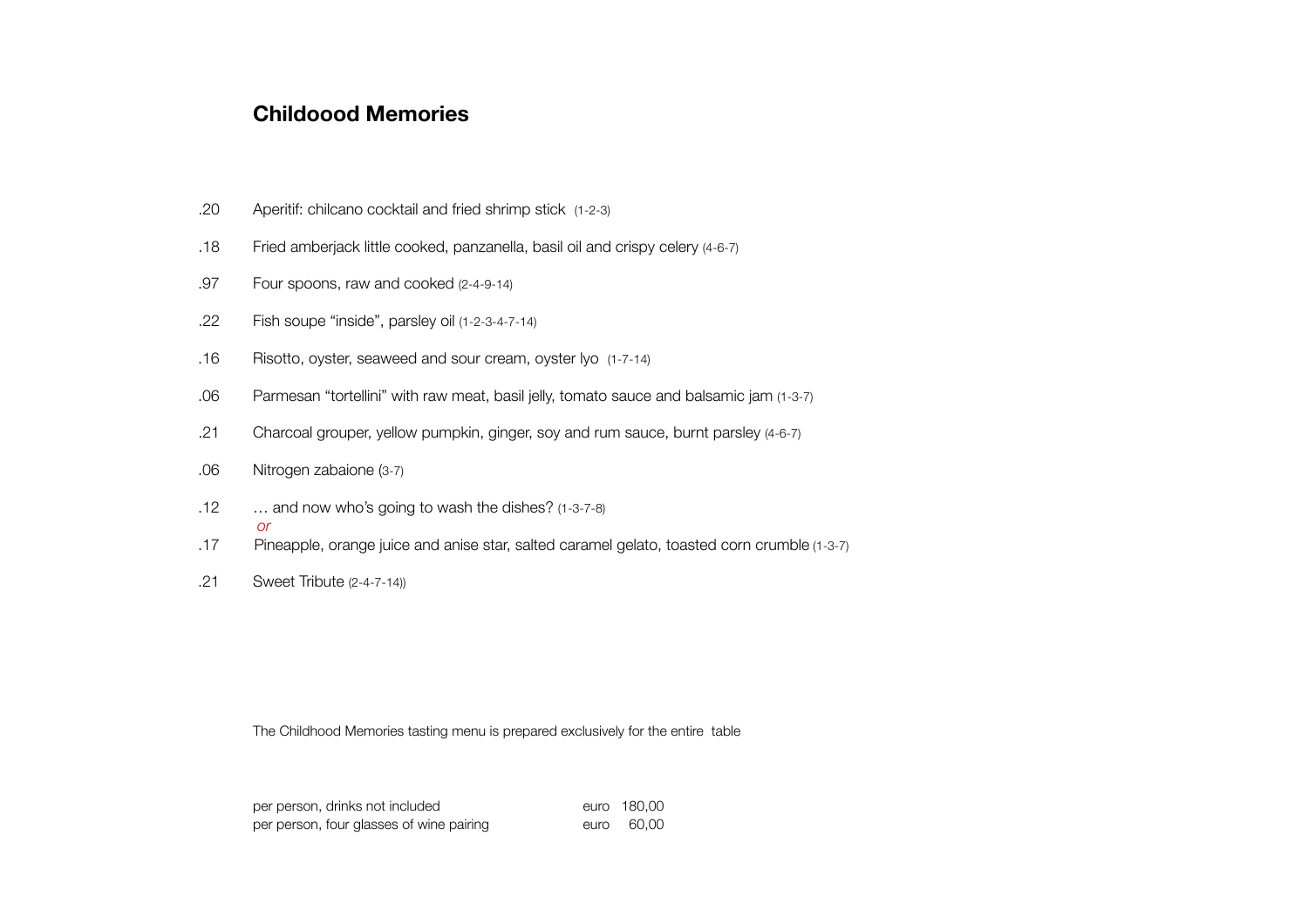## **Mariella**

- .21 Matured fishes and margarita cocktail cocktail (4)
- .98 Sushi & susci 8 raw fish path (1-2-3-4-6-7-9-14)
- .16 Prawns, yuzu mayonnaise, sweet and sour onion, smoked leeks fumè (2-3)
- .19 "Penne rigate Gentile", sea urchins butter, dried scallops, wild herbs and charcoal grilled cuttlefish (1-7-10-14)
- .22 Senigallia-style cod, coconut lime and raspberry sauce (4)
- . .16 Grilled sea eel, scent of laurel, turnip and fermented purple cabbage (4-6)
- .16 15 grams cube of white chocolate gelato, passion fruit sauce (3-7)
- .17 Tarte tatin apple foam, caramel, crispy apple and earl grey sauce (1-3-7) *or*
- .21 Frozen lake raspberries in different forms: jam, streusel, foam, ice cream with yogurt. Blueberry, lime and vodka cocktail (1-7-11)
- .21 Sweet Tribute (2-4-7-14)

The Mariella tasting menu is prepared exclusively for the entire table

| per person, drinks not included          |      | euro 180.00 |
|------------------------------------------|------|-------------|
| per person, four glasses of wine pairing | euro | 60.00       |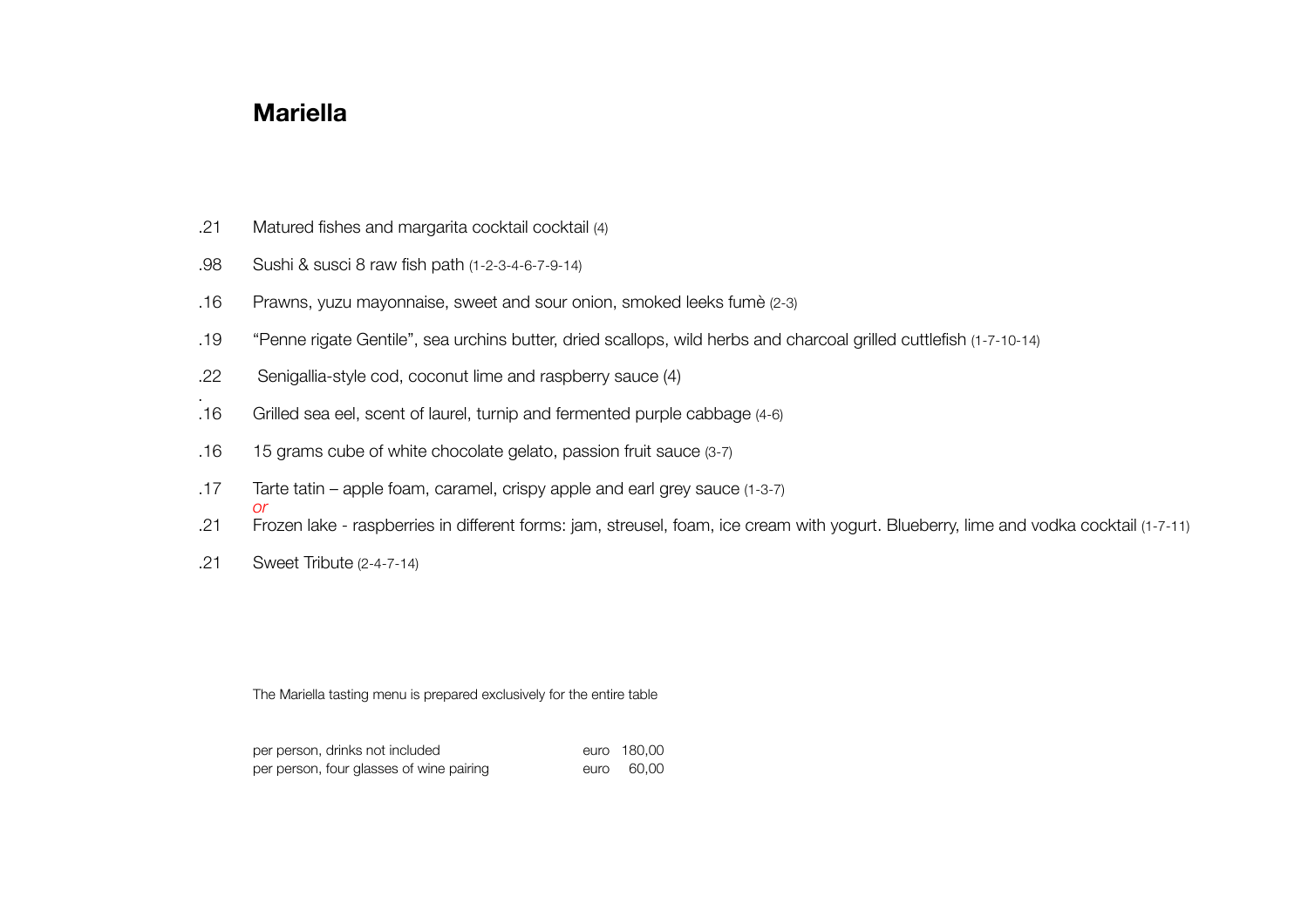## **Cream side dessert**

| .17 | Tarte tatin / apple foam, caramel, crispy apple and earl grey tea sauce (1-3-7)<br>+ "Dorato" moscato passito, Az. Garofoli 2020                                                                                                                   | 20,00<br>8,00          |
|-----|----------------------------------------------------------------------------------------------------------------------------------------------------------------------------------------------------------------------------------------------------|------------------------|
| .06 | "Castagnoli" fried profiteroles filled with chantilly cream, white chocolate mousse, lime zest and syrup (1-3-7)<br>+ French blue tea: a silky black tea with bergamot and royal blue flowers<br>+ Verdicchio passito Lina, Az. Santa Barbara 2018 | 20,00<br>8,00<br>10,00 |
| .12 | who is washing the dishes? (1-3-7-8)<br>+ Sherry Pedro Ximenez, William & Humbert                                                                                                                                                                  | 20,00<br>8,00          |
|     | <b>Chocolate side dessert</b>                                                                                                                                                                                                                      |                        |
| .16 | The cube: 25 grams of white chocolate gelato with passion fruit sauce (3-7)<br>+ Sauternes, Chateau Roumieu 2017                                                                                                                                   | 20,00<br>10,00         |
|     | <b>Fruit and vegetables side dessert</b>                                                                                                                                                                                                           |                        |
| .17 | Pineapple with orange juice and star anise, salted caramel gelato, roasted corn crumble (1-3-7)<br>+ "Dorato" moscato passito, Az. Garofoli 2020                                                                                                   | 20,00<br>8,00          |
| .22 | Thin border between sweet and savory (1-3-7)<br>+ Kylix muffa nobile of verdicchio Monteccappone 2017                                                                                                                                              | 20,00<br>10,00         |
| .21 | Frozen lake- raspberries in different forms: Jam, streusel, foam, ice cream with yogurt. Blueberry, lime and vodka cocktail (1-3-7)<br>+ Vino di visciole Morello                                                                                  | 20,00<br>6,00          |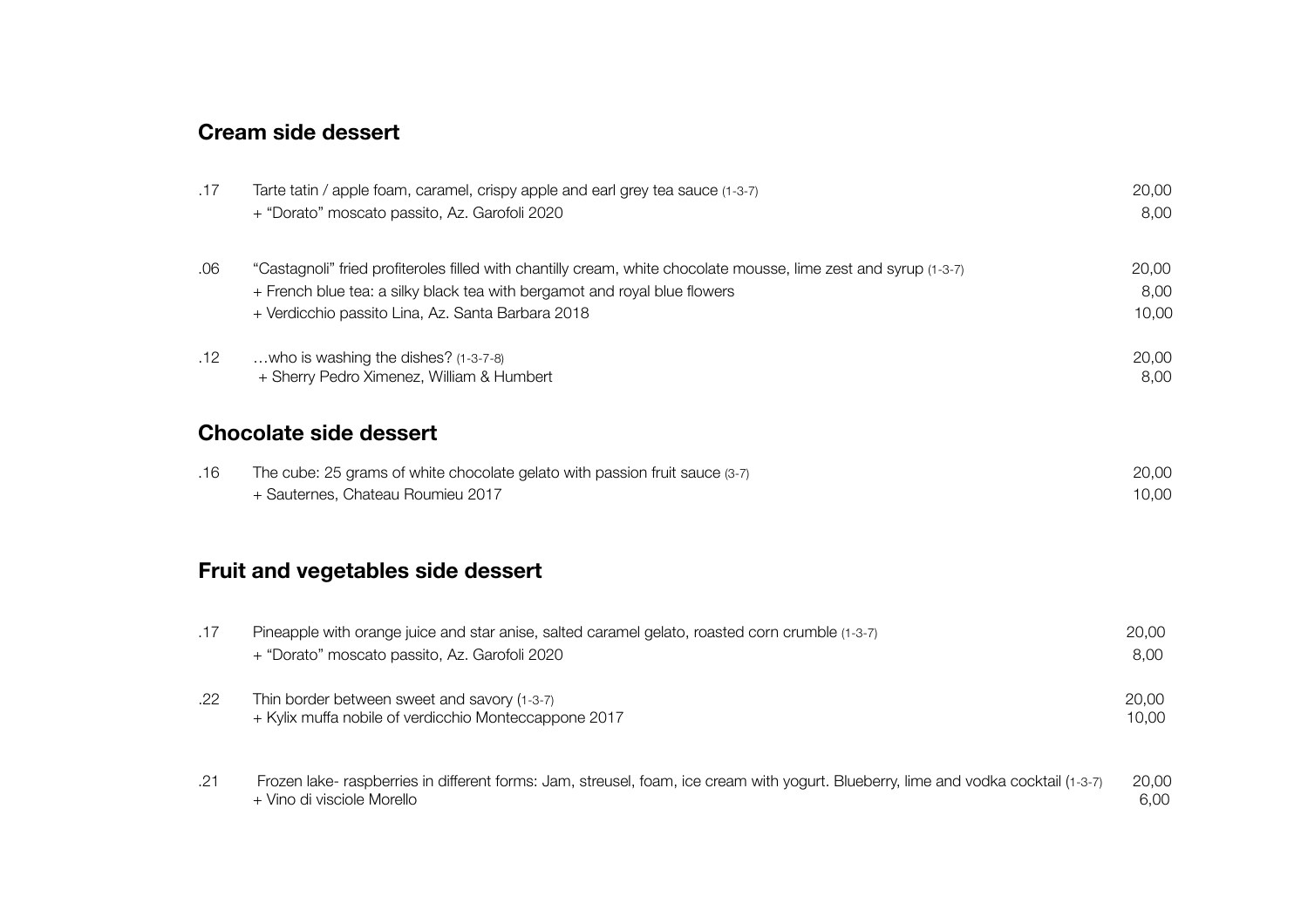## **Tasting**

*Due the complexity of its preparation, the menu should be ordered preferably by all the guests at the table*

| <b>Menu Luca and Moreno</b>                                    |        |
|----------------------------------------------------------------|--------|
| <b>Menu Mariella</b>                                           | 180,00 |
| <b>Childhood memories</b>                                      |        |
| If you want in addition to the chosen menu, you can add a dish |        |
| You can also choose dishes from the tasting menus              |        |
| Two dishes per person                                          | 130,00 |
| Three dishes per person                                        | 150,00 |